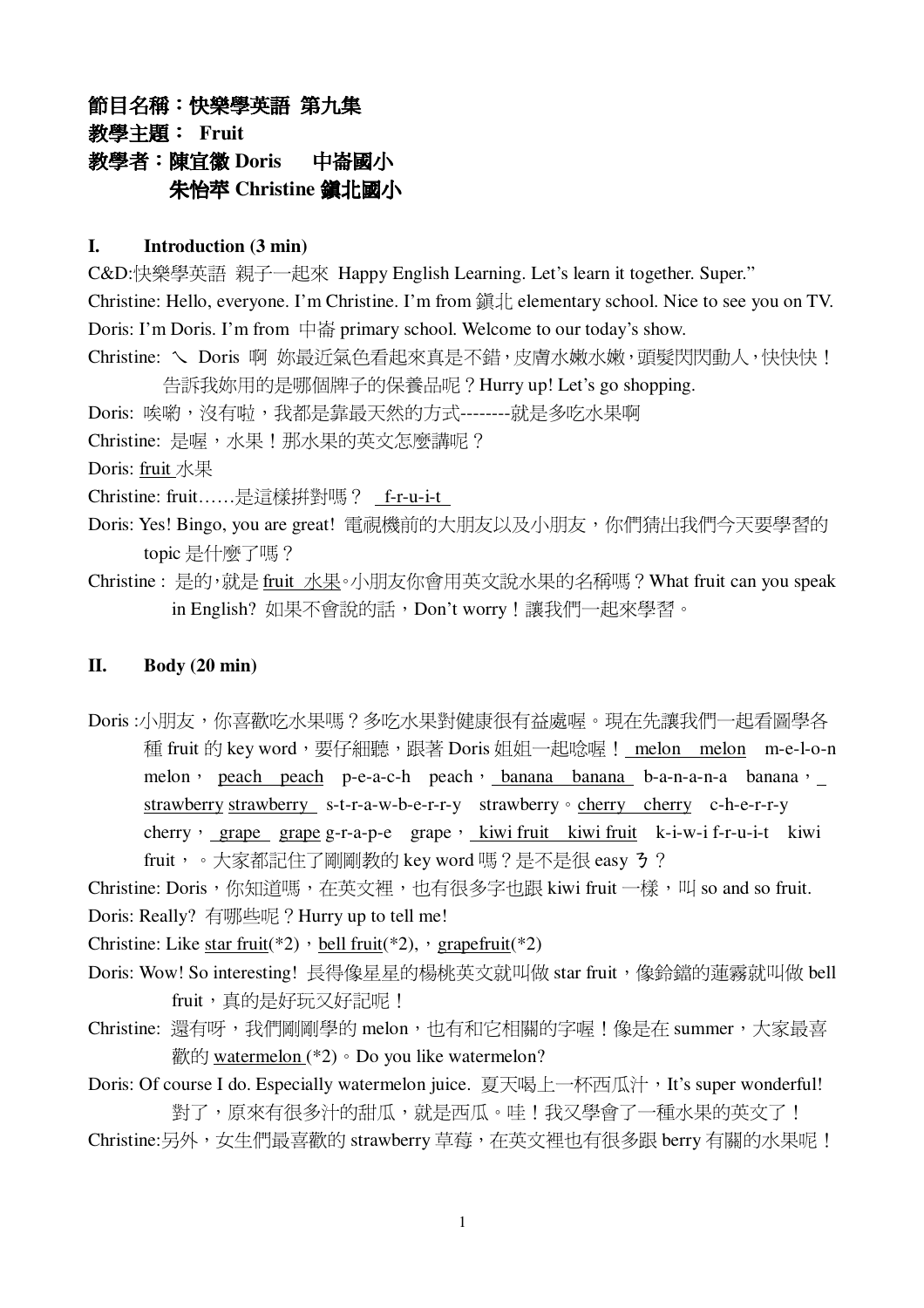Doris:趕快說來聽聽吧!

Christine:像是 mulberry (\*2) , 以及最沂很紅的 cranberry(\*2)蔓越苺。

- Doris:喔!蔓越苺就是吃了對身體健康非常好的水果對吧!
- Christine: Bingo! 所以說水果真的對我們的身體健康非常有幫助!
- Doris:是呀!像我們剛剛學習的水果有許多都含有很豐富的 Vitamin C。Like strawberries, kiwi fruits, grapefruits 等等,可以讓愛美的女生們變得非常漂亮!Christine,我們趕緊一起去 買水果吃吧!
- Christine:好好好,但是先讓我們再複習一下剛剛學習的那些字。電視機前的大朋友小朋友, 也跟 Christine 姐姐一起再來練習一次。star fruit, (\*2), bell fruit, (\*2), watermelon (\*2) · grapefruit(\*2) · mulberry (\*2) · cranberry (\*2) ·
- Doris:電視機前的小朋友,是不是學會許多關於 fruit 水果的 key word 3 ? 現在 Doris 姐姐要 和小朋友一起上超市 supermarket 買 fruit, , 我們要照著 Christine 姐姐開的購物清單來 買水果,將正確的水果擺在購物籃中。小朋友準備好了嗎? Are you ready? Let's go! A bunch of bananas  $(*2) \cdot a$  box of strawberries  $(*2) \cdot a$  bunch of grapes  $(*2) \cdot$ three peaches  $(*2)$  ive kiwi-fruits  $(*2)$  a box of cherries  $(*2)$  One melon  $(*$  $2)$  !
- Christine:哇~~謝謝 Doris 和小朋友幫我買這麼多好吃又有營養的 fruit ! 這樣的購物清單很有 趣吧!剛剛的購物清單上有出現常用的片語,小朋友不知道有沒有發現3?這是關於水 果數量的用法, a of 的片語, 像是 a bunch of bananas (\*2) 一串香蕉、 a bunch of grapes (\*2) 一串葡萄,或者是 a box of strawberries (\*2) 一盒草莓, a box of cherries (\*2) 一盒櫻桃。小朋友這樣是不是更明白 a \_\_\_ of \_\_\_ 的片語用 法了3?接下來我們再請 Doris 姐姐帶小朋友 buy fruit again!
- Doris: 沒問題,小朋友準備好了嗎?Are you ready? Let's go! A box of cranberry (\*2) 一盒蔓 越莓、two star fruits (\*2) 兩顆楊桃、one watermelon (\*2) 一顆西瓜、a box of mulberries (\*2) 一盒桑椹、three grapefruits (\*2) 三顆葡萄柚、four bell fruits (\* 2) 四顆蓮霧!小朋友這次你拿對了嗎?下次小朋友也可以和媽咪一起試著練習做看 看喔!現在再讓我們看一次水果圖片,複習剛剛學過的 key words。melon (重複唸), peach (重複唸), banana (重複唸), kiwi fruit (重複唸), strawberry (重複 唸), cherry (重複唸), grape (重複唸) ! star fruit,  $(*2)$ , bell fruit,  $(*2)$ , watermelon (\*2) · grapefruit(\*2) · mulberry (\*2) · cranberry (\*2) ·
- Christine:複習過 key words 之後, 接下來讓我們看一段關於水果猜謎的對話, 考考小朋友的聽 力喔,很簡單,不要害怕,大家要仔細聽喔!

## (對話景1)

Christine: Do you want to play a guessing game about fruits with me? Doris: sure! Christine: O.k. Listen carefully! It is red. Doris: *I know. Is it a cheery?*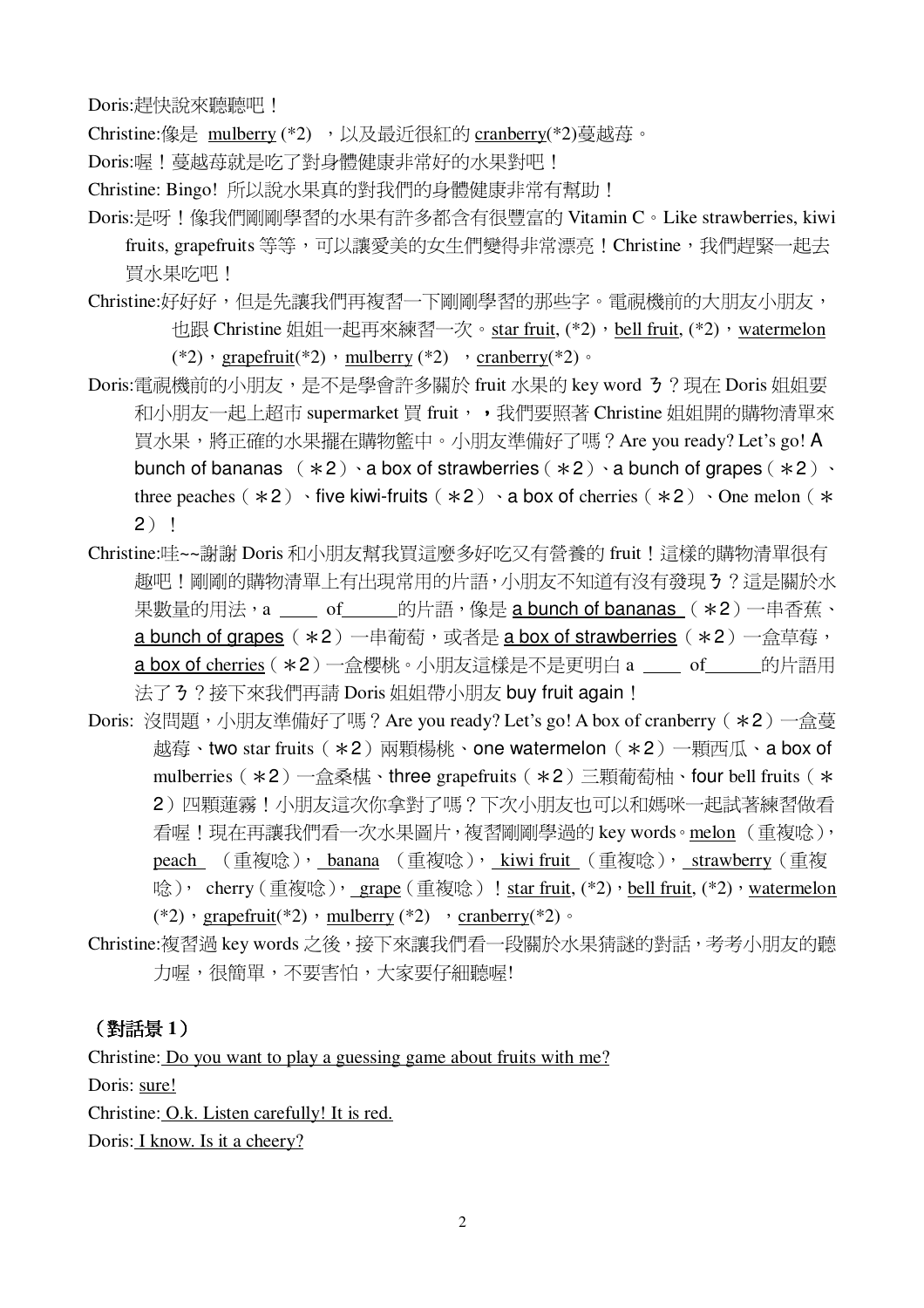Christine: No, it's not. Try again. It is red and it has many seeds. Doris: Is it a strawberry? Christine: Bingo. It is a strawberry! Doris: Now it's my turn. I'll test you. Listen carefully my hints. Its color is yellow, and... Christine: Easy, it is a banana. Am I right? Doris: I'm sorry. It's not. Let me finish my words. It's yellow and it's hard. Christine: I got it. It's a melon. Doris: That's right! It is a melon. Do you like it? Christine: Yes, I like it.

# (教學景2)

Doris:小朋友,剛剛 Christine 姐姐說他喜歡吃 melon,What kind of fruits do you like ? (\*2) 你 喜歡什麼水果 3 ? 如果你喜歡 cranberry 蔓越苺, 你可以這樣回答 I like cranberry.  $(*2)$ 

Christine:如果你喜歡 watermelon 西瓜,可以回答, I like watermelon. (\*2)All right. Let's review our sentence. "What kind of fruit do you like?"

Doris: I like grapefruit.

Christine: What kind of fruit do you like?

Doris: I like mulberries.

Christine: What kind of fruit do you like?

Doris: I like peaches.

Christine: What kind of fruit do you like?

Doris: I like grapes.

Christine: What kind of fruit do you like?

Doris: I like cherries.

Christine: What kind of fruit do you like?

Doris: I like strawberries. •

Christine:小朋友是不是學會了 What kind of fruit do you like?這個 sentence 了 3 ? Remember to ask you friends by this sentence. 記得用這個句子問問你的朋友喜歡吃什麼水果喔。

Doris:小朋友,記得每天都要多吃水果喔!Remember to eat fruit every day.

- Christine:哈!說到水果,就讓我想起有個故事的主角,他的外號就叫做 King of the Fruit!
- Doris: 咦 ? 水果大王! Why? 為什麼呢 ? 是因為他家種很多水果嗎? 還是因為他長得像某 種水果啊?
- Christine: 唉呀!都不是啦! 是因為他很愛吃水果,有一次啊,在一個禮拜裡,他就吃了七 種水果喔!

Doris: 哇!真不愧是 King of the Fruit。

Christine: 那現在就讓我們一起來聽聽他的故事吧!Listen carefully! Let's go!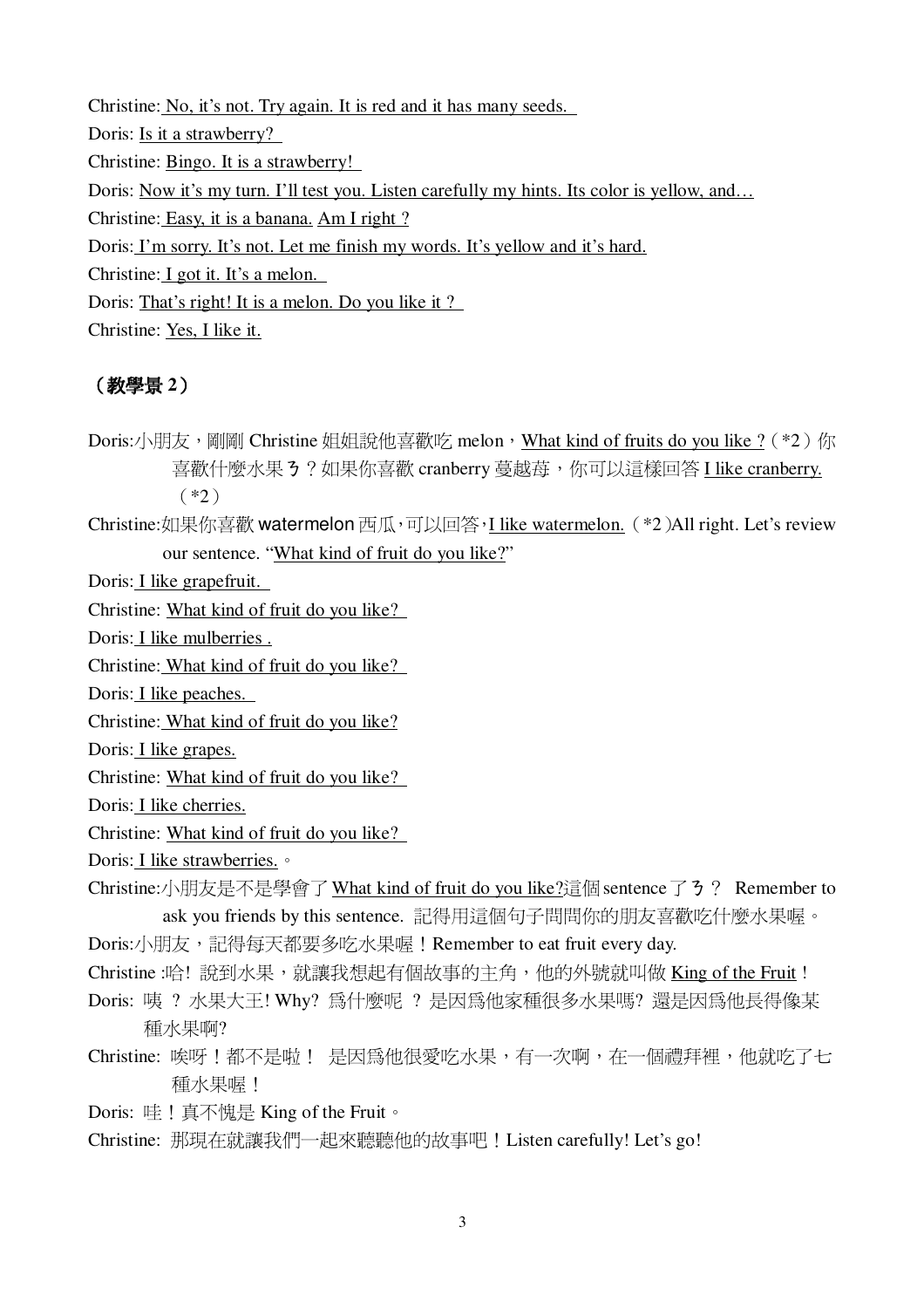#### Story time  $-King$  of the Fruit

Christine: Jay likes to eat fruit very much. Doris: On Monday, he ate one melon. Christine: On Tuesday, he ate two peaches. Doris: On Wednesday, he ate three bananas. Christine: On Thursday, he ate four kiwi fruit. Doris: On Friday, he ate five strawberries. Christine: On Saturday, he ate six cherries. Doris: On Sunday, he ate seven grapes. Christine: Jay ate them all and felt very happy. C& D: Hmmm. Yummy! Yummy!

### (教學景2)

Christine: 哇!Jay 真愛吃水果,而且啊,他吃的方式還真有趣,星期一就吃一個,星期二就 吃兩個,星期日就吃了七個。不過我有個問題,剛剛那個水果大王 JAY 故事中, 有一個句子好像一直重複,但是仔細聽,卻又有點不一樣,你有沒有發現到呢? Doris: You really pay attention with the story. That's right! 的確有一個句型一直再重複喔 ! Christine: What's the sentence?

Doris: On , he ate \_\_\_\_\_\_\_\_\_\_. 前面的格子可以用星期一到星期日的名稱替代, 後 面的格子可以用各種水果的名稱替代。

Christine: 原來如此, 那你可以舉例子嗎?

Doris: ok , On Wednesday, he ate three bananas. On Wednesday, he ate three bananas.

Christine:嗯,很簡單又很生活化的句子,我記住了!

Doris:那我再考考你,你會說其他的水果的名稱嗎?What fruit can you speak in English? Christine: of course! like apple apple 蘋果。Orange orange 柳丁。 and pear pear 梨子 Doris:哇!你會說梨子 pear 這個 key word, so super!

Christine: Thanks! So I can say: On Monday, I ate one apple.

Doris: Right! Or you can say: On Wednesday, I ate ten pears.

Christine: So ridiculous! 你好厲害喔!竟然可以一次吃下 10 個梨子!

Doris: Oh! My! I just take an example! 我只不過是舉個例子。

Christine: I'm just kidding! 我開開玩笑的, ok, 言歸正傳, 剛剛我們學會了好多水果的 key word 以及聽完了水果大王的 story,現在讓我們在聽一段發生在 In Christine's Store 的 conversation! Let's go!

Christine: Hello, may I help you?

Doris: Yes, my grandma is sick. I want to buy her some fruits.

Christine: What kind of fruit does she like?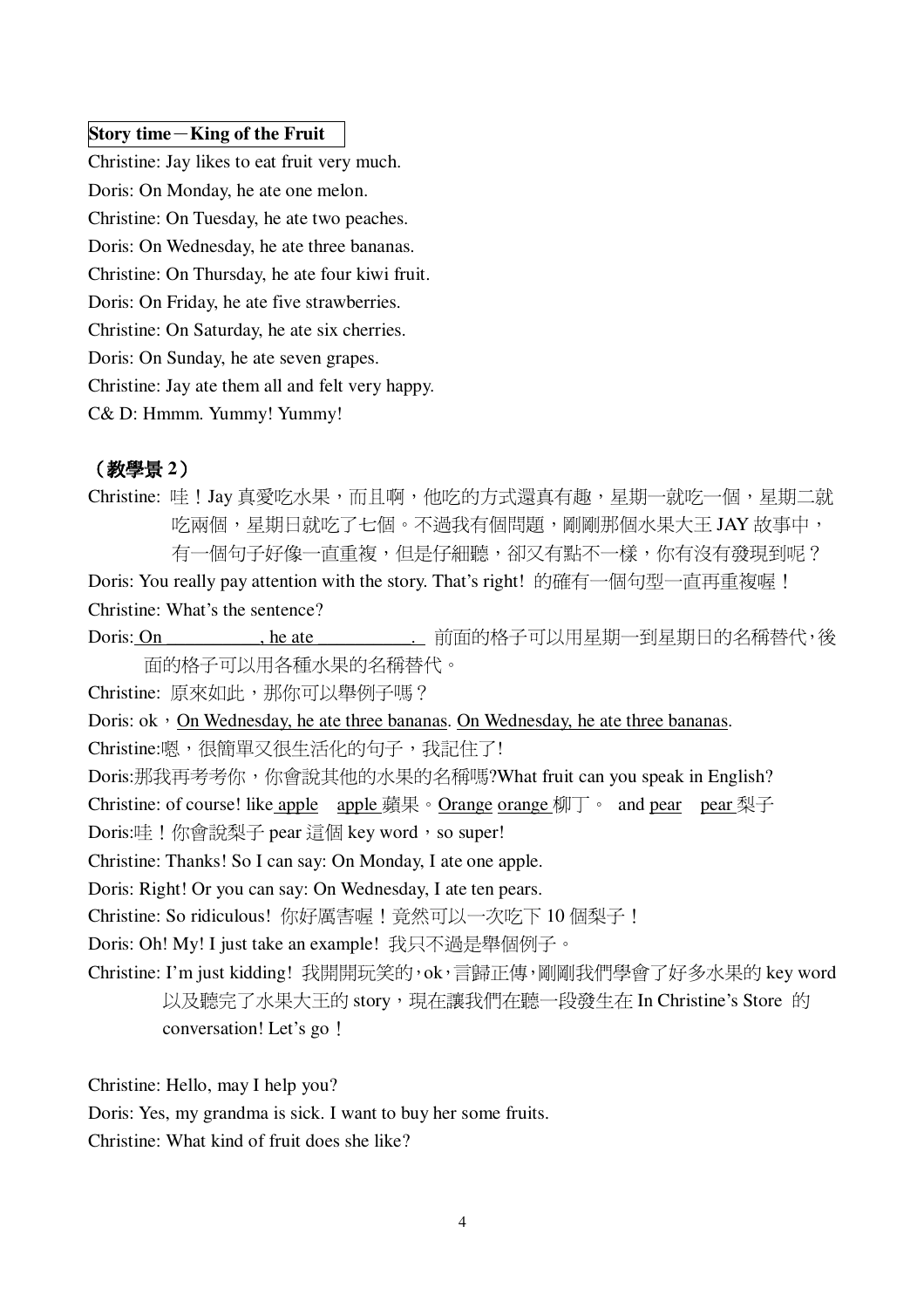Doris: Well...her teeth aren't as good as before, and she has a sweet tooth. Christine: I see. Let's choose something soft and sweet...How about some bananas? Doris: That's a good idea! What else? Christine: Why not trying some melons? It's much cheaper in this season. Doris: How does it taste? Is it mature enough to be eaten? Christine: Yes, I am sure it's very delicious. Doris: Oh-my... It's hard and heavy... Christine: Don't worry. I'll give you a bag to carry it. Doris: Thanks. How much are they? Christine: They are seventy dollars. Doris: .....Let me see, my mom gave me one hundred dollars. Christine: Here's your change. Doris: Thank you. Christine: Please give my regards to your grandma. Doris: I will. See you next time. Christine: Bye-bye.

## (教學景3)

Christine:小朋友,剛才的對話你們看仔細了嗎?也許其中有些對話妳們沒有聽懂,不過沒有 關係,讓 Christine 姐姐跟大家講解。首先,Christine 看到客人上門,便很有禮貌的 跟客人打招呼說 Hello, may I help you ?嗨,有什麼我可以幫的上忙的嗎?接著 Doris 說 Yes, my grandma is sick. I want to buy her some fruits.喔, 原來 Doris 的奶奶生病了, 所以她要買水果去看他的奶奶啊。然後 Christine 一聽到 Doris 要買水果,便問他說 你奶奶喜歡吃什麼水果 3 ? What kind of fruit does she like? 小朋友這個句子很常使用 喔!如果是問對方的話, 就要改成 What kind of fruit do you like ? 如果把 fruit 改成 movie 就變成 What kind of movie do you like?也就是問你喜歡哪一種類型的電影。如 果你喜歡看恐怖片就可以說 I like horror movie, 如果喜歡動作片就說 I like action movie, 喜歡喜劇片 I like comedy, 或是有人喜歡看的愛情片 I like romances。這樣小 朋友是不是會使用 What kind of movie do you like?這個句子了3,下次就可以用這個 句子問你的朋友囉!當 Christine 問 Doris 說 What kind of fruit does she like ?時,Doris 想到 grandma 因為年紀大了牙齒不好, 所以就說 Her teeth aren't as good as before., 而 且奶奶喜歡吃甜的東西,所以他又補充說 And she has a sweet tooth. Sweet tooth 就是 說喜歡吃甜食的意思。接著, Christine 說 Let's choose something soft and sweet. 讓我 們選擇又軟而且又甜的水果吧, How about some bananas?香蕉如何3? Christine 建議 Doris 買 banana, Because banana is soft and sweet, Doris 覺得這個意見很好, 不過她 希望再多聽聽別的意見,於是又問了 Christine 說 That's a good idea! What else? What else? 是除了這些以外,還有其他的嗎?例如你問朋友她週末的計劃,他告訴你說她 要去爬山,聽完以後如果她沒有再說其他的,好奇的妳一定會順口再問一句「還有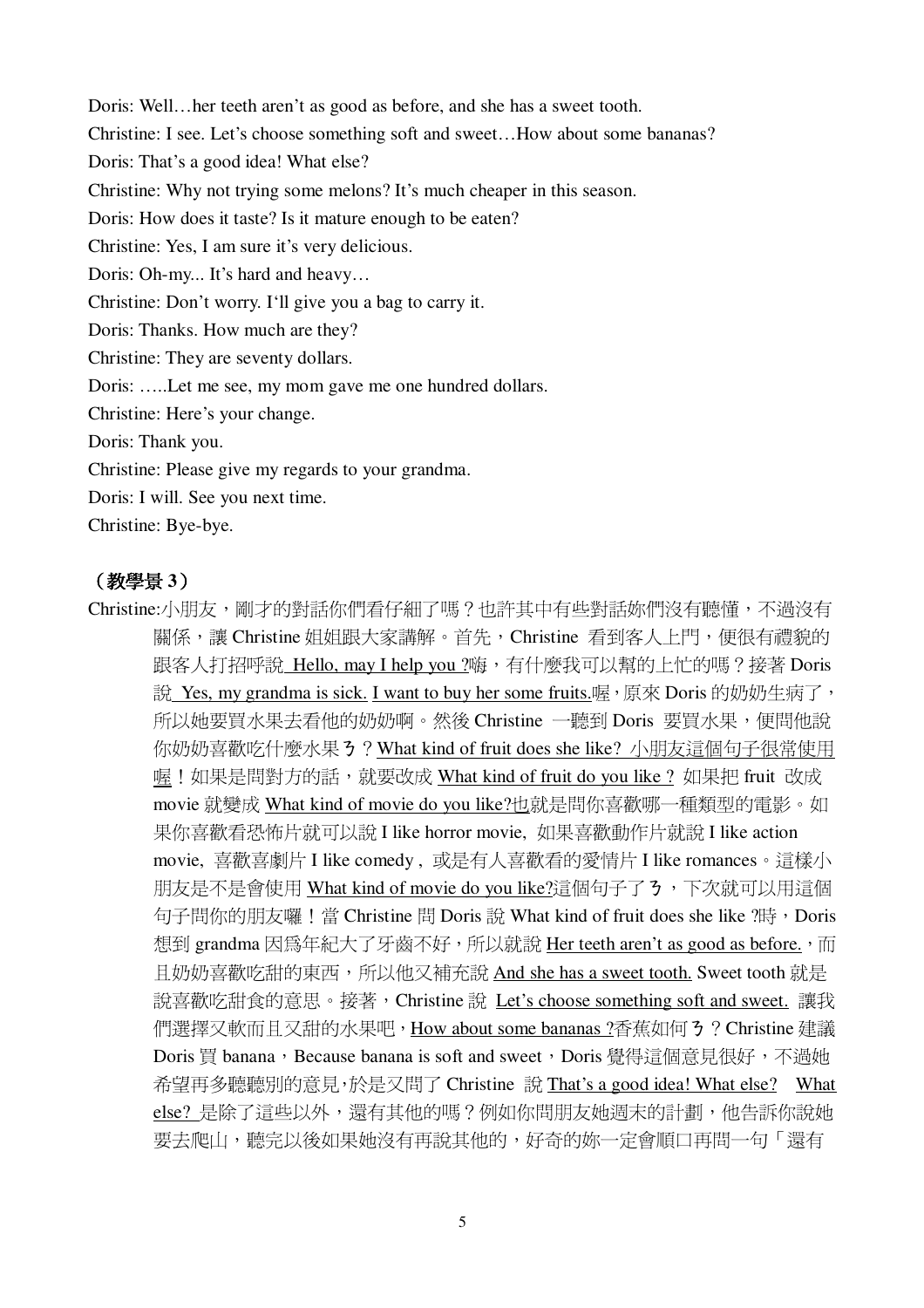呢?」所以這也是很常用的英文句子喔!接著 Christine 就很熱心地介紹了另外一種 水果喔, 她說 Why not trying some melons ? It's much cheaper in this season. 4, Christine 說 melon 在這個季節很便宜喔!所以 Doris 聽了很心動便接著問 How does it taste?小朋友,當我們要問這東西嚐起來如何?你可以用 How does it taste?taste 是 品嚐的意思,Is it mature enough to be eaten ?哈蜜瓜熟了可以吃了嗎?Yes, I am sure it's very delicious. 哇!聽起來 melon 好像 very delicious, 很好吃的樣子喔!但是 Doris 覺得 melon is hard and heavy,哈蜜瓜又硬又重,有點擔心自己拿不動,怎麼辦呢?這 時熱心的 Christine 就說 Don't worry. I'll give you a bag to carry it. 不要擔心我會給你 袋子裝哈蜜瓜,這樣你一定就可以拿得動囉!ok,現在再讓我們聽一次剛剛的對話, 要仔細聽喔!

〈插入對話前半段〉

Christine: Hello, may I help you?

Doris: Yes, my grandma is sick. I want to buy her some fruits.

Christine: What kind of fruit does she like?

Doris: Well...because her teeth aren't as good as before, and she has a sweet tooth.

Christine: I see. Let's choose something soft and sweet...How about some bananas?

Doris: That's a good idea! What else?

Christine: Why not trying some melons? It's much cheaper in this season.

Doris: How does it taste? Is it mature enough to be eaten?

Christine: Yes, I am sure it's very delicious.

Doris: Oh-my.. It's hard and heavy...

Christine: Don't worry. I'll give you a bag to carry it.

Doris: 剛剛的對話我們講解到 Doris 擔心 melon is hard and heavy, 對不對?小朋友讓我們再 接下去講解,接著 Doris 問 How much are they ?哈蜜瓜多少錢 3 ? 所以問東西的價錢我 們就可以這樣說 How much are they ? how much 就是多少錢?然後 Christine 回答說 They are seventy dollars. Doris 聽到哈蜜瓜 70 元,便說她的媽咪給了她一張一百元, My mom gave me one hundred dollars.所以 Doris 有足夠的錢買哈蜜瓜喔。當 Christine 找零錢給 Doris 時, Christine 說 Here's your change.當手裡有東西要拿給對方時可以說 Here you are.所以在對話中, Christine 要找 Doris 錢的時候, 她說 Here's your change. 就用了這個句型囉!經過剛剛的講解,小朋友是不是更清楚剛剛的對話了3,希望你 們多多練習,平常和朋友講話時,如果符合當時的情況,就可以提醒自己用英文來說, 久而久之,相信這些有用的句子最後都會變成妳腦袋瓜裡牢牢記住的東西喔!那接下 來讓我們再複習一次剛剛的對話,小朋友要仔細聽喔,Let's go! 〈插入對話後半段〉

Doris: Thanks. How much are they?

Christine: They are seventy dollars.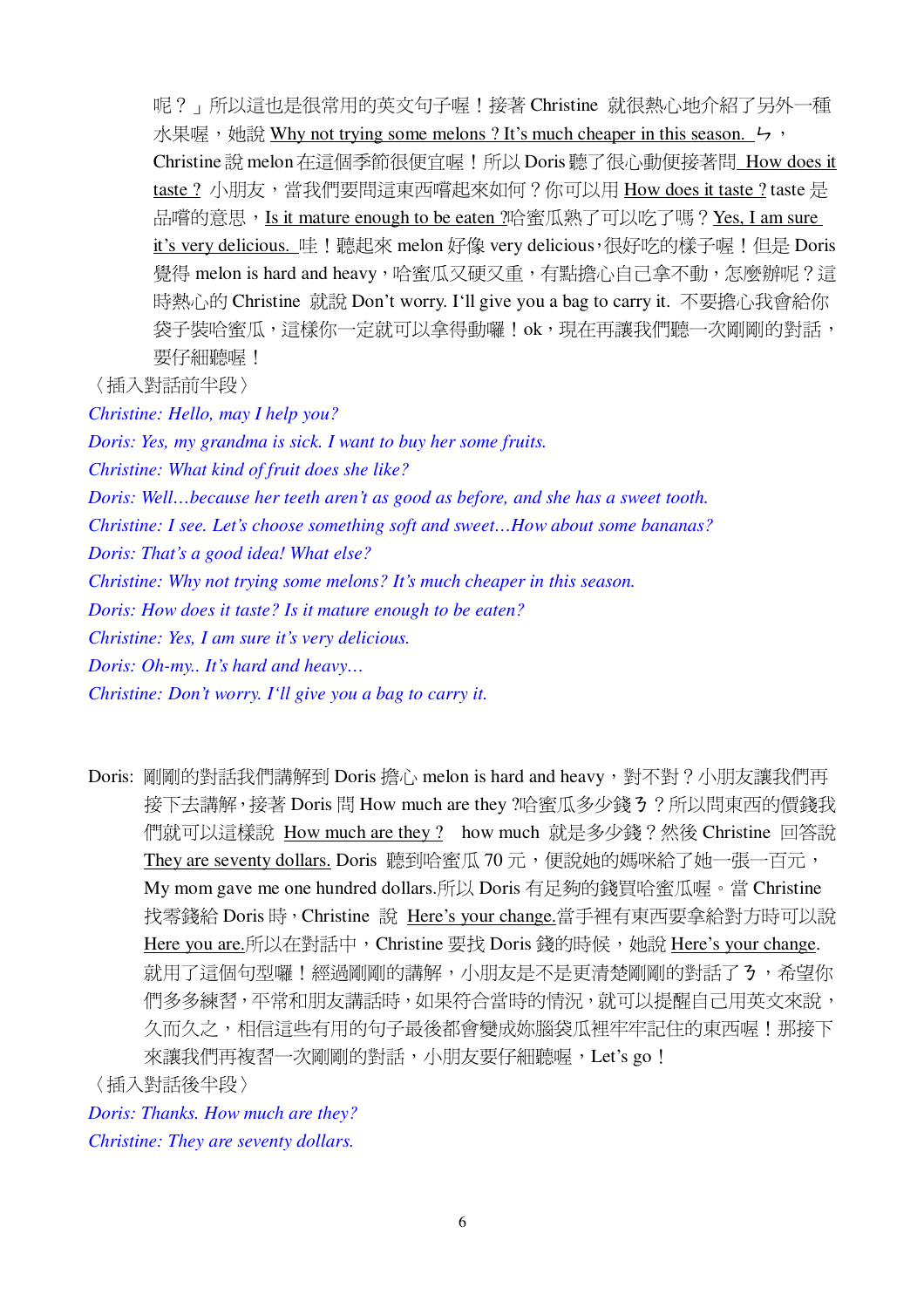Doris: .....Let me see, my mom gave me one hundred dollars.

Christine: Here's your change.

Doris: Thank you.

Christine: Please give my regards to your grandma.

Doris: I will. See you next time.

Christine: Bye-bye.

### (教學景3)

- Doris:複習過剛剛的對話練習之後,我要教大家一句關於水果, fruit 的 proverb, 英文的諺語。 Please pay attention to me and listen carefully.看你知不知道它是什麼意思?An apple a day keeps the doctor away.  $(*2)$
- Christine: 每天一顆蘋果遠離醫生?是不是說每天吃蘋果可以讓我們不生病,就可以不用去看 翳牛了?
- Doris:嗯,差不多就是這個意思。因為蘋果對身體的好處非常多,常常吃它可以保持身體健康, 自然而然就不用去看醫生了。Keep away 就是遠離、離開的意思。
- Christine: Oh! I got it! 原來這句諺語就是告訴我們常吃蘋果可以常保身體健康。
- Doris: That's right! 不過不只是吃蘋果可以常保身體健康, 其他的水果也可以讓我們 keep healthy! 現在就跟著我再念一次 this proverb。An apple a day keeps the doctor away.  $(*2)$
- Christine: 小朋友學會這個 proverb 之後, 要記的常常告訴家人, 多吃水果有益健康又。 Doris 在前面幾集的節目中,有好多老師用韻文來教大家說英文,不知道你還記得嗎?
- Doris: of course 我當然記的啊!因為用 chant, 也就是韻文, 來學習英文非常的有趣, right?我 想電視機前的小朋友一定也跟我一樣非常喜歡學 chant。
- Christine: It's great! 那今天我們也來學一段有關 fruit 的 chant, 而且這個 chant 還加入了響板 以及沙罐兩種不同的節奏樂器,保證會讓 chant 更有節奏性。大家在家裡也可以使用 別的樂器,一起試試看。Be sure to try it!
- Doris: It's so wonderful. I can't wait!
- Christine: Hey! Hey! Hey! Please wait a minute. 你還沒告訴我你喜歡哪個樂器?
- Doris:那我選饗板好了。This one seems to be better.
- Christine: Ok! Then I'll choose this one.

Doris: Hurry up! Let's read the chant together. Go!

(首先以慢速度淮行並秀出字幕)

Christine: All of you eat,

Doris: All of you eat,

Christine: Think of all the fruits you eat.

Doris: Think of all the fruits you eat.

Christine: Bananas you eat,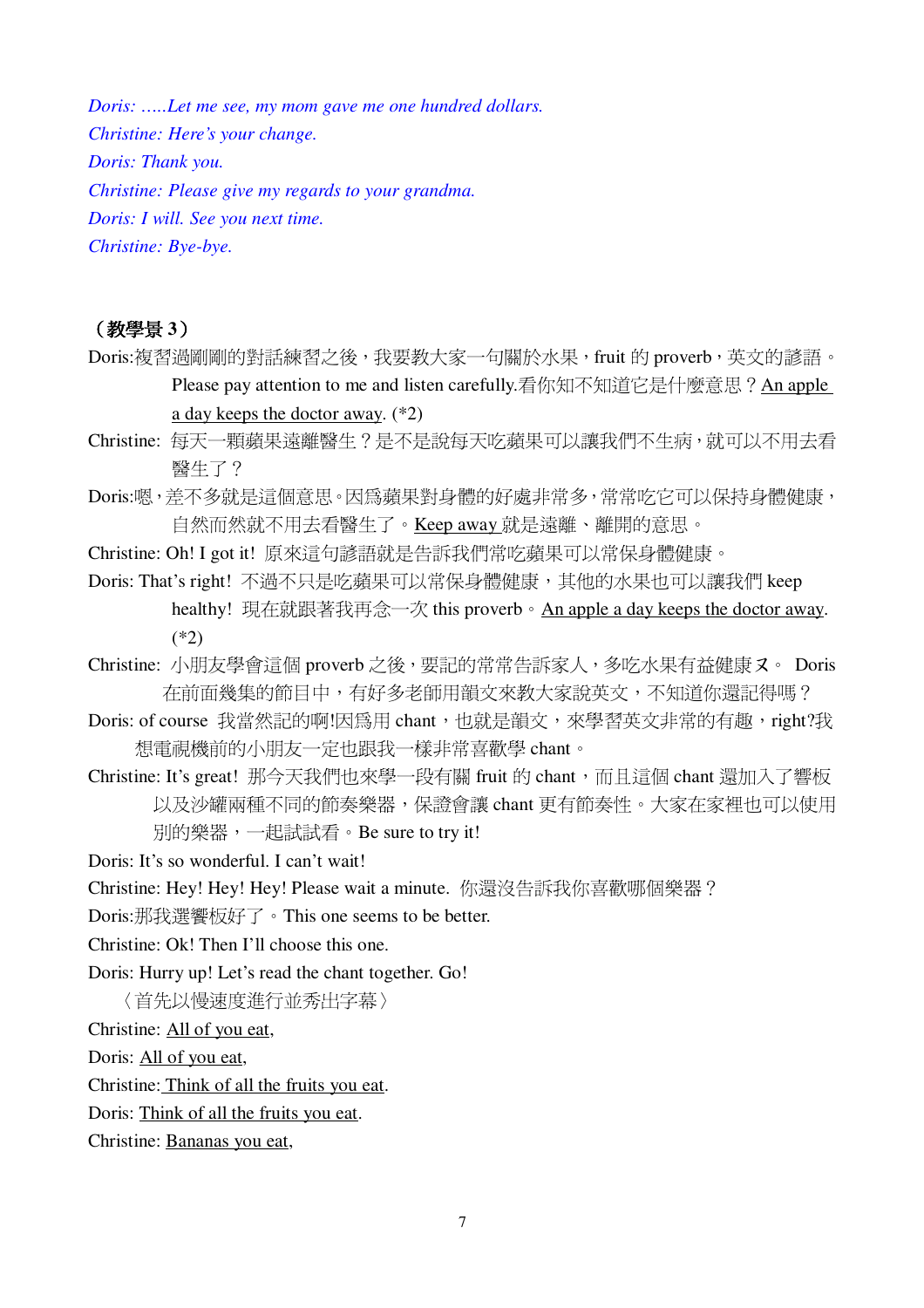Doris: Bananas you eat, Christine: Think of all the bananas you eat. Doris: Think of all the bananas you eat. Christine: Hmmm… Yummy! Yummy! Doris: Hmmm… Yummy! Yummy!

Christine: Isn't it interesting? Doris: Sure. Let's read it together one more time.

Christine& Doris: All of you eat, All of you eat, Think of all the fruits you eat. Bananas you eat, Bananas you eat, Think of all the bananas you eat. Hmmm... Yummy! Yummy!

Christine: We also can change the fruit. Doris: Great! How about \_\_\_\_\_? Christine: No problem. Doris: Let's go!

Christine& Doris: All of you eat,

All of you eat, Think of all the fruits you eat. Kiwi fruits you eat, Kiwi fruits you eat, Think of all the kiwi fruits you eat. Hmmm… Yummy! Yummy! Christine: Can we change another one?? Doris: It's a very good idea. Then I'll be first .Doris: All of you eat, All of you eat, Think of all the fruits you eat. Peach you eat, Peach you eat, Think of all the peaches you eat. Christine: Not bad! Well done.